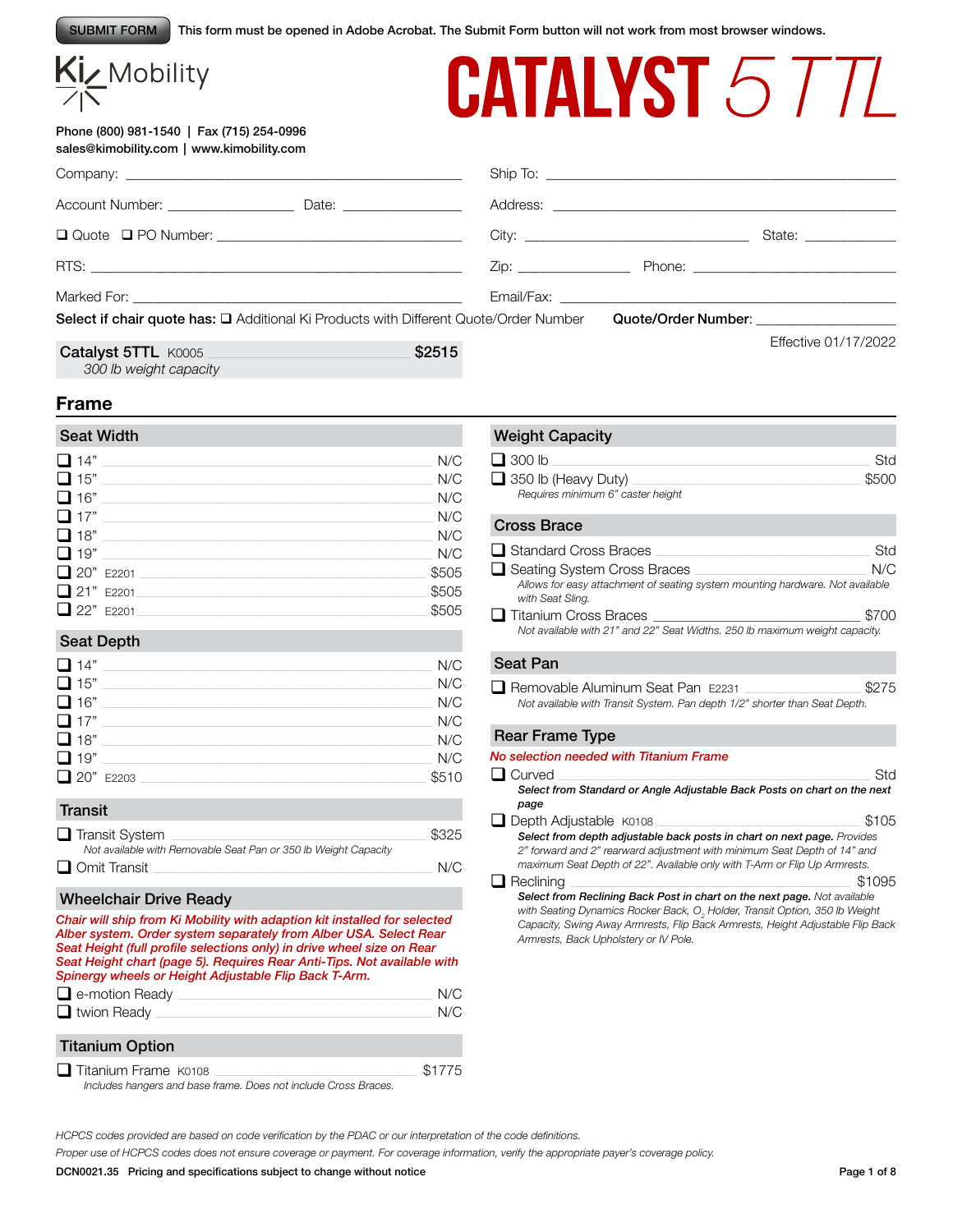### **Backrest**

# Back Post / Height Range / Back Height

| Depth Adjustable not available with Titanium Frame. |       |                            |                        |             |                |             |              |
|-----------------------------------------------------|-------|----------------------------|------------------------|-------------|----------------|-------------|--------------|
| <b>Back Post</b>                                    | Price | <b>Height Range</b>        | <b>Back Height</b>     |             |                |             |              |
|                                                     |       | $\Box$ Short 3,4           | $\square$ 8.5          | $\Box$ 9.5  | $\square$ 10.5 | $\Box$ 11.5 |              |
| $\Box$ Standard                                     | N/C   | $\Box$ Medium <sup>4</sup> | $\Box$ 12.5 $^{\circ}$ | $\Box$ 13.5 | $\Box$ 14.5    | $\Box$ 15.5 |              |
|                                                     |       | $\Box$ Tall                | $\Box$ 16.5            | $\Box$ 17.5 | $\Box$ 18.5    | $\Box$ 19.5 |              |
|                                                     |       | $\Box$ Short 4             | $\Box$ 14              | $\Box$ 15   | $\Box$ 16      |             |              |
| $\Box$ Angle Adjustable with<br><b>Push Handle</b>  | \$185 | $\Box$ Medium <sup>4</sup> | $\Box$ 16              | $\Box$ 17   | $\Box$ 18      |             |              |
|                                                     |       | $\Box$ Tall                | $\Box$ 18              | $\Box$ 19   | $\Box$ 20      |             |              |
|                                                     |       |                            |                        |             |                |             |              |
| $\Box$ Stroller Handle                              |       | $\Box$ Short               | $\Box$ 20              |             |                |             |              |
| <b>Back Post</b><br>(Depth Adjustable)              | N/C   | $\Box$ Tall                | $\Box$ 24              |             |                |             |              |
| Height Adjustable 2,9<br>$\Box$                     |       | $\Box$ Short 1             | $\Box$ 13              | $\Box$ 14   | $\Box$ 15      | $\Box$ 16   | $\square$ 17 |
| <b>Straight with Push</b>                           | \$85  | $\Box$ Medium              | $\Box$ 16              | $\Box$ 17   | $\Box$ 18      | $\Box$ 19   | $\Box$ 20    |
| Handle<br>(Depth Adjustable)                        |       | $\Box$<br>Tall             | $\Box$ 20 $^8$         | $\Box$ 21 5 | $\Box$ 22.5    | $\Box$ 235  | $\Box$ 24.5  |
| $\Box$ Reclining with 1,7                           |       | □<br>Short                 | $\Box$ 22              |             |                |             |              |
| Adjustable Handle E1226<br>(Removable)              | N/C   | $\Box$ Tall                | $\Box$ 26              |             |                |             |              |

**<sup>1</sup>***Not available with Seating Dynamics Rocker Back*

**<sup>2</sup>***Not available with Standard Back Upholstery*

**<sup>3</sup>***Not available with Tension Adjustable Back Upholstery*

4<br>**4** Not available with Standard Back Upholstery in combination with 21"-22" Seat Widths<br><sup>5</sup> Not available with Tension Adjustable Back Upholstery in combination with 14" and 15" Seat Widths

<sup>6</sup> Not available with Tension Adjustable Back Upholstery in combination with 22" Seat Width <sup>7</sup> Not available with O<sub>2</sub> Holder, Transit Option, 350 lb Weight Capacity, Swing Away Armrests, <sup>8</sup> Not available with Angle Adj

7 Not available with O<sub>2</sub> Holder, Transit Option, 350 lb Weight Capacity, Swing Away Armrests, Flip Back Armrest, Height Adjustable Flip Back T-Arm or IV Pole

**<sup>9</sup>***Not available with Tension Adjustable Back Upholstery in combination with Angle Adjustable Locking Extendable Flip Up Armrests*

#### Reclining Back Post Option

*Select options below if Reclining Back is selected on chart above. Recline angle range is 0º - 65º.*

Gas Spring: Gas Spring

 $\Box$  Heavy Duty Spring

#### Standard Back Post

| Select option below only if a Standard Back Post option is selected on<br>chart above |       |
|---------------------------------------------------------------------------------------|-------|
| $\Box$ Straight with Push Handle                                                      | Std   |
| $\Box$ Straight without Push Handle                                                   | N/C   |
| $\Box$ 8° Bend with Push Handle                                                       | N/C   |
| Not available with Short Back Height Range                                            |       |
| Straight with Fold Down Push Handle<br>Not available with 350 lb Weight Capacity      | \$125 |

#### Push Handle Options

#### *Not available with Stroller Handle Back Post, Straight Back Post with Fold Down Push Handle, Reclining Back Post or 350 Weight Capacity*

| $\Box$ Low Profile Push Handle        | \$85 |
|---------------------------------------|------|
| 2" shorter than standard push handles |      |

#### Depth Adjustable Back Post Options

| Options below may be selected only if a Depth Adjustable back post option<br>is selected on the chart above            |        |
|------------------------------------------------------------------------------------------------------------------------|--------|
| $\Box$ Removable Stroller Handle Extension<br>Not available with Height Adjustable Straight with Push Handle Back Post | \$85   |
| Seating Dynamics Rocker Back K0108<br>Available only with T-Arms                                                       | \$1995 |

| <b>Back Upholstery</b>                                                                                                                       |        |
|----------------------------------------------------------------------------------------------------------------------------------------------|--------|
| Not available with Reclining or Stroller Handle back post. If selecting<br>both upholstery and Axiom Back, the upholstery will be installed. |        |
| $\Box$ Standard                                                                                                                              | Std    |
| Tension Adjustable E2611                                                                                                                     |        |
| Standard Cover                                                                                                                               | \$315  |
| $\Box$ Air Mesh Breathable Cover                                                                                                             | \$390  |
| $\Box$ Omit Back Upholstery                                                                                                                  | - \$10 |

#### Military Patch

*Attached only if ordered with Tension Adjustable Back Upholstery*

| US Military Service Patch<br>$\Box$ Army $\Box$ Navy $\Box$ Marines $\Box$ Air Force $\Box$ Coast Guard | \$90  |
|---------------------------------------------------------------------------------------------------------|-------|
| $\Box$ US Purple Heart Patch                                                                            | \$90  |
| Purple Heart with Military Service Patch Combo<br>□ Army □ Navy □ Marines □ Air Force □ Coast Guard     | \$145 |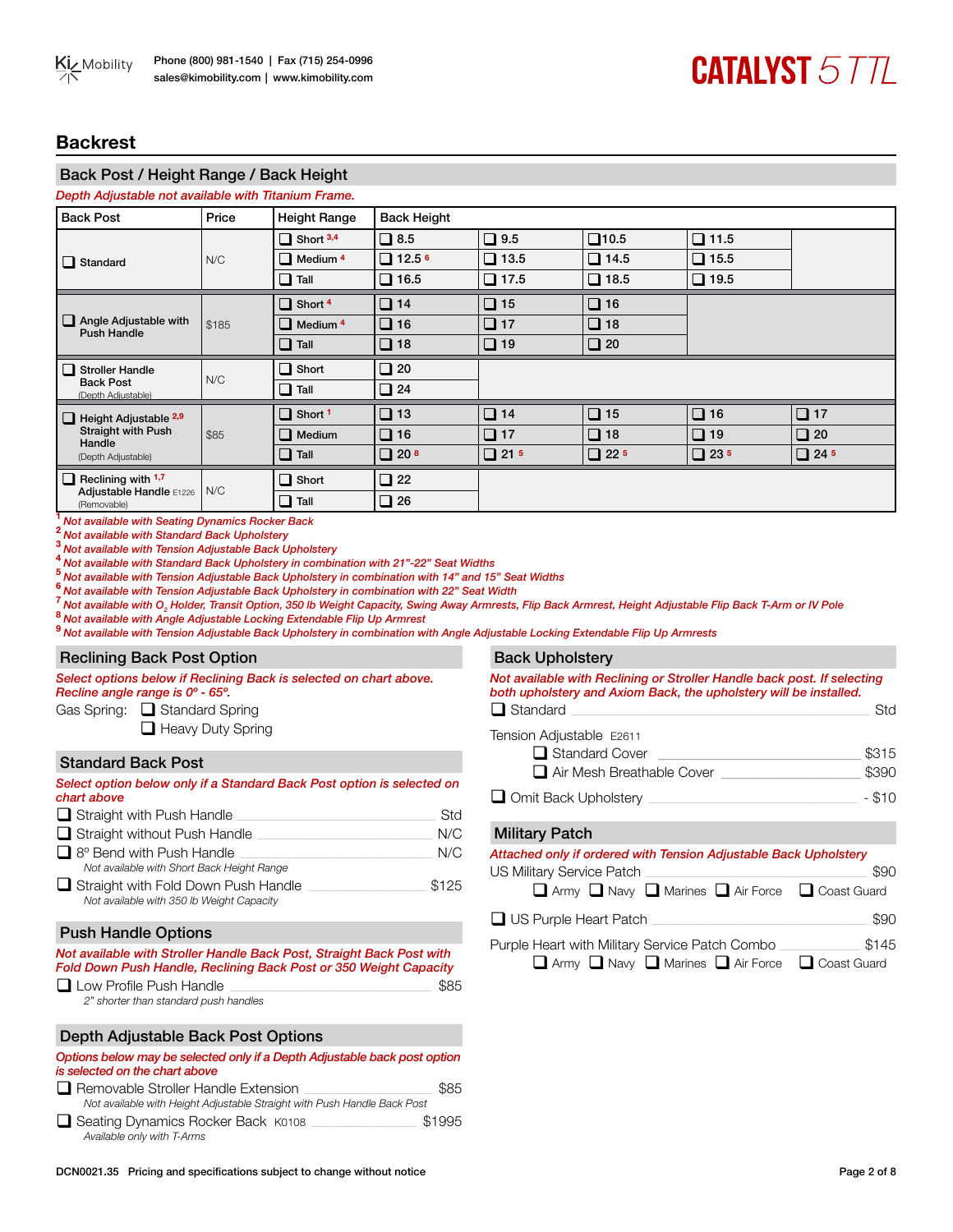

# **CATALYST 5 TTL**

# **Frame Type / Footrest**

| <b>Frame Type</b>      |     |
|------------------------|-----|
| $\Box$ Swing Away      | N/C |
| Super Low - Swing Away | N/C |
| $\Box$ Fixed Front     | N/C |

| Minimum Front Seat Height with Front Mount Hangers   |              |        |        |        |              |            |
|------------------------------------------------------|--------------|--------|--------|--------|--------------|------------|
| Hanger Length                                        | Short        |        | Medium |        | Long         |            |
| Hanger Bend                                          | $70^{\circ}$ | 80/90° | 70°    | 80/90° | $70^{\circ}$ | $80^\circ$ |
| Minimum Front Seat Height<br>with Standard Selection | 13.5"        | 13.5"  | 14"    | 15"    | 16"          | 17"        |
| Minimum Front Seat Height<br>with 3" Extension       | 14.5"        | 16"    | 16.5"  | 18"    | 18.5"        | 20"        |

#### Hanger / Front Frame Bend

| Frame | Hanger                                                                                | $60^\circ$ | 70° | $80^\circ$ | $90^{\circ}$ | Retail |
|-------|---------------------------------------------------------------------------------------|------------|-----|------------|--------------|--------|
|       | <b>Extension Tube Mount</b>                                                           |            |     |            |              | Std    |
| Swing | <b>Front Mount</b>                                                                    |            |     |            |              | N/C    |
| Away  | Pro Elevating Leg Rests<br>(PRO ELR) E0990                                            |            |     |            |              | \$295  |
|       | <b>Omit Hangers</b>                                                                   |            |     |            |              | N/C    |
| Fixed | <b>Extension Tube Mount</b>                                                           |            |     |            |              | N/C    |
|       | Not available with 7" or 8" casters<br><sup>2</sup> Not available with Titanium Frame |            |     |            |              |        |

#### PRO ELR Cover

*Available only on PRO ELR*

**Q** Gel Pad Cover  $\Box$ 

#### Footrest / Extension / Seat to Footrest Length

*Select Extension and Seat to Footrest Length in row corresponding to desired Footrest. Footrest Length of at least 2.5" shorter than Front Seat Height recommended. Extension Tube Hangers and Fixed Front Frame measurements are based on 70º Hanger / Front Frame Bend.* 

| Footrest                                   | <b>Extension</b>                       |               | Seat to Footrest Length    |             |             |             |             |             |             |             |                |                              |                |
|--------------------------------------------|----------------------------------------|---------------|----------------------------|-------------|-------------|-------------|-------------|-------------|-------------|-------------|----------------|------------------------------|----------------|
| <b>Extension Tube</b>                      | $\Box$ Short                           | $\Box$ 11     | $\Box$ 11.5                | $\Box$ 12   | $\Box$ 12.5 | $\Box$ 13   | $\Box$ 13.5 | $\Box$ 14   | $\Box$ 14.5 | $\Box$ 15   |                |                              |                |
| Hangers                                    | $\Box$ Medium                          | $\square$ 13  | $\Box$ 13.5                | $\Box$ 14   | $\Box$ 14.5 | $\Box$ 15   | $\Box$ 15.5 | $\Box$ 16   | $\Box$ 16.5 | $\Box$ 17   |                |                              |                |
| $(60^{\circ}1, 70^{\circ}, 80^{\circ})$    | $\Box$ Long                            | $\Box$ 15.5   | $\Box$ 16                  | $\Box$ 16.5 | $\Box$ 17   | $\Box$ 17.5 | $\Box$ 18   | $\Box$ 18.5 | $\Box$ 19   | $\Box$ 19.5 |                |                              |                |
|                                            |                                        |               | <b>Standard Selections</b> |             |             |             |             |             |             |             |                | <b>Requires 3" Extension</b> |                |
|                                            | $\Box$ Short                           | $\square$ 5   | $\Box$ 5.5                 | $\Box$ 6    | $\Box$ 6.5  | $\square$ 7 |             |             |             |             | $\square$ 10   | $\Box$ 10.5                  | $\Box$ 11      |
|                                            | $(70^{\circ}, 80^{\circ}, 90^{\circ})$ | $\Box$ 7.5    | $\Box$ 8                   | $\Box$ 8.5  | $\Box$ 9    | $\Box$ 9.5  |             |             |             |             | $\square$ 11.5 | $\square$ 12                 | $\square$ 12.5 |
| <b>Front Mount</b><br>Hangers <sup>1</sup> | $\Box$ Medium                          | $\square$ 5   | $\square$ 5.5              | $\Box$ 6    | $\Box$ 6.5  | $\square$ 7 | $\Box$ 7.5  | $\Box$ 8    |             |             | ❏ 12           | $\square$ 12.5               | $\Box$ 13      |
| $(70^{\circ}, 80^{\circ}, 90^{\circ})$     |                                        | $\Box$ 8.5    | $\square$ 9                | $\Box$ 9.5  | $\Box$ 10   | $\Box$ 10.5 | $\Box$ 11   | $\Box$ 11.5 |             |             | $\Box$ 13.5    | $\Box$ 14                    | $\square$ 14.5 |
|                                            | $\Box$ Long                            | $\square$ 5   | $\Box$ 5.5                 | $\Box$ 6    | $\Box$ 6.5  | $\Box$ 7    | $\Box$ 7.5  | $\Box$ 8    | $\Box$ 8.5  | $\Box$ 9    | $\Box$ 14      | $\square$ 14.5               | $\Box$ 15      |
|                                            | $(70^{\circ}, 80^{\circ})$             | $\Box$ 9.5    | $\Box$ 10                  | $\Box$ 10.5 | $\Box$ 11   | $\Box$ 11.5 | $\Box$ 12   | $\Box$ 12.5 | $\Box$ 13   | $\Box$ 13.5 | $\square$ 15.5 | $\Box$ 16                    | $\Box$ 16.5    |
| PRO ELR Low                                | $\Box$ Short                           | $12 - 17.5$   |                            |             |             |             |             |             |             |             |                |                              |                |
| <b>Pivot Setting</b>                       | $\Box$ Long                            | $15 - 21$     |                            |             |             |             |             |             |             |             |                |                              |                |
| PRO ELR High                               | $\Box$ Short                           | $10.5 - 15.5$ |                            |             |             |             |             |             |             |             |                |                              |                |
| <b>Pivot Setting</b>                       | $\Box$ Long                            | $13 - 19$     |                            |             |             |             |             |             |             |             |                |                              |                |
| <b>Fixed Front</b>                         | $\Box$ Short                           | $\Box$ 11.5   | $\Box$ 12                  | $\Box$ 12.5 | $\Box$ 13   | $\Box$ 13.5 | $\Box$ 14   | $\Box$ 14.5 | $\Box$ 15   |             |                |                              |                |
| Frame                                      | $\Box$ Medium                          | $\Box$ 13     | $\Box$ 13.5                | $\Box$ 14   | $\Box$ 14.5 | $\Box$ 15   | $\Box$ 15.5 | $\Box$ 16   | $\Box$ 16.5 | $\Box$ 17   |                |                              |                |
| $(70^{\circ}, 80^{\circ})$                 | $\Box$ Long                            | $\Box$ 15.5   | $\Box$ 16                  | $\Box$ 16.5 | $\Box$ 17   | $\Box$ 17.5 | $\Box$ 18   | $\Box$ 18.5 | $\Box$ 19   | $\Box$ 19.5 |                |                              |                |

**<sup>1</sup>** *Not available with Titanium Frame. See Minimum Front Seat Height chart above.*

#### 3" Extension

#### *Available only with Front Mount Hangers*

| $\Box$ 3" Extension                     | N/C |
|-----------------------------------------|-----|
| $\Box$ 3" Extension (Provided as Parts) | N/C |

#### Footplate

| $\Box$ Composite                                        | N/C   |
|---------------------------------------------------------|-------|
| Not available with Front Mount Hanger or PRO ELR        |       |
| $\Box$ Composite Angle Adjustable $K0040$               | \$190 |
| Not available with Front Mount Hanger or 14" Seat Width |       |
| Aluminum Angle Adjustable K0040                         | \$190 |
| Aluminum Locking Multi-Angle Adjustable K0108           | \$300 |
| Available only with Front Mount Hanger                  |       |
| One Piece Flip Up Angle Adjustable K0040                | \$190 |
| Not available with Front Mount Hanger or PRO ELR        |       |

# Hanger Release

#### *If no selection is made Classic Hanger Release will be used*

| $\Box$ Classic                                     | Std |
|----------------------------------------------------|-----|
| $\Box$ 4-Way - In line                             | N/C |
| See reference A below. Not available with PRO ELR. |     |
| $\Box$ 4-Way - Out                                 | N/C |
| See reference B below. Not available with PRO ELR. |     |

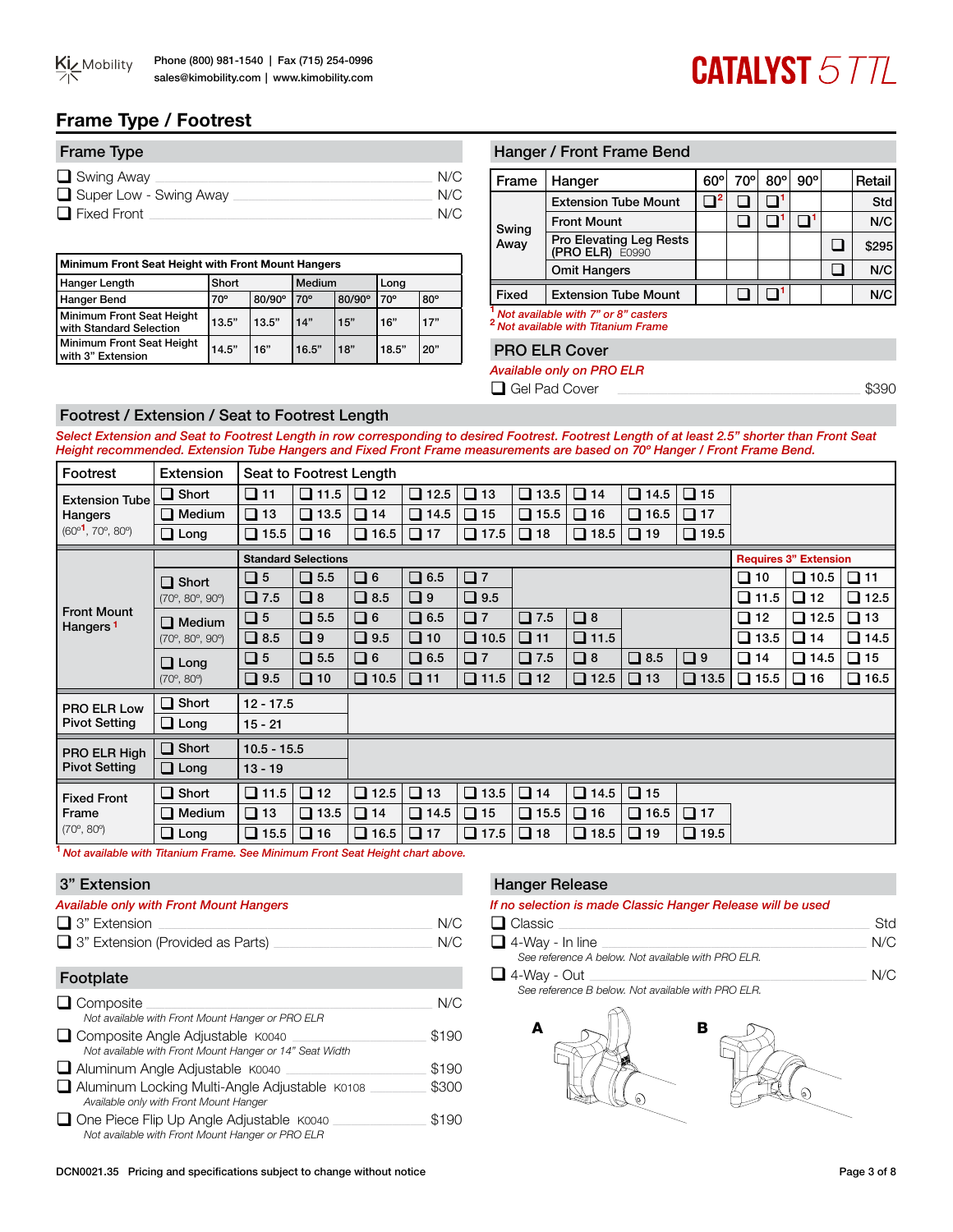# **Frame Type / Footrest** continued

| <b>Heel Loop</b>                                                |       | <b>Residual Limb Support</b> |               |
|-----------------------------------------------------------------|-------|------------------------------|---------------|
| Not available with One Piece Flip Up Angle Adjustable Footplate |       | Residual Limb Support E102   |               |
| $\Box$ Heel Loops E0951                                         | \$40  | $\Box$ Right and Left $\Box$ |               |
| $\Box$ Adjustable Heel Loops $E0951$                            | \$50  | $\Box$ Left                  |               |
| $\Box$ Omit Heel Loops                                          | N/C   | $\Box$ Omit Left Hanger      |               |
| <b>Calf Strap</b>                                               |       | Cover<br>$\Box$ Smooth       | <b>∟l</b> Air |
| $\Box$ Velcro Adjustable $K0038$                                | \$40  | Pad Size                     |               |
| Padded Velcro Adjustable K0038                                  | \$68  | $\Box$ 5 x 8                 | ו⊑ ∃          |
| Bodypoint Padded AeroMesh K0038                                 | \$118 | $\Box$ 7 x 10                | $\Box$ 11     |

| <b>Residual Limb Support</b> |                                              |                       |                 |  |  |  |  |  |  |
|------------------------------|----------------------------------------------|-----------------------|-----------------|--|--|--|--|--|--|
| Residual Limb Support E1020  |                                              |                       |                 |  |  |  |  |  |  |
| $\Box$ Right and Left        |                                              |                       | \$810           |  |  |  |  |  |  |
| $\Box$ Left                  |                                              | \$405  <b>■</b> Right | \$405           |  |  |  |  |  |  |
|                              | □ Omit Left Hanger _ N/C Omit Right Hanger _ |                       | N/C             |  |  |  |  |  |  |
| Cover                        |                                              |                       |                 |  |  |  |  |  |  |
| $\Box$ Smooth                | $\Box$ Air Mesh                              | $\Box$ Smooth         | $\Box$ Air Mesh |  |  |  |  |  |  |
| Pad Size                     |                                              |                       |                 |  |  |  |  |  |  |
| $\Box$ 5 x 8                 | $\Box$ 9 x 14                                | $\Box$ 5 x 8          | $\Box$ 9 x 14   |  |  |  |  |  |  |
| $\Box$ 7 x 10                | $\Box$ 11 x 10                               | $\Box$ 7 x 10         | $\Box$ 11 x 10  |  |  |  |  |  |  |
| $9 \times 10$                | $11 \times 14$                               | $9 \times 10$         | $11 \times 14$  |  |  |  |  |  |  |

# **Front Seat Height and Casters**

#### Caster Size / Front Frame Type / Front Seat Height

*Select Front Seat Height in row corresponding to desired caster size.*

*Note: Selections in first three Front Seat Height columns use Super Low Front Frame. Super Low Front Frame not available with Titanium Frame or Fixed Front Frame.* 

| Caster | <b>Front Seat Height</b> |                            |                       |           |                                             |           |             |           |             |           |             |           |             |           |
|--------|--------------------------|----------------------------|-----------------------|-----------|---------------------------------------------|-----------|-------------|-----------|-------------|-----------|-------------|-----------|-------------|-----------|
| Size   |                          | Uses Super Low Front Frame |                       |           |                                             |           |             |           |             |           |             |           |             |           |
| 4"     | $\Box$ 13.5              | $\Box$ 14                  | $\Box$ 14.5           | $\Box$ 15 | $\Box$ 15.5                                 | $\Box$ 16 | $\Box$ 16.5 | $\Box$ 17 |             |           | $\Box$ 18.5 | $\Box$ 19 | $\Box$ 19.5 | $\Box$ 20 |
| 5"     | $\Box$ 14.5              | $\Box$ 15                  | $\Box$ 15.5 $\Box$ 16 |           | $\Box$ 16.5 $\Box$ 17                       |           | $\Box$ 17.5 | $\Box$ 18 |             |           | $\Box$ 19.5 | $\Box$ 20 | $\Box$ 20.5 |           |
| 6"     | $\Box$ 15.5              | $\Box$ 16                  | $\Box$ 16.5           | $\Box$ 17 | $\Box$ 17.5                                 | $\Box$ 18 | $\Box$ 18.5 | $\Box$ 19 | $\Box$ 19.5 | $\Box$ 20 | $\Box$ 20.5 | $\Box$ 21 |             |           |
| 7"     | $\Box$ 17                | $\Box$ 17.5                |                       | $\Box$ 18 | $\boxed{\square}$ 18.5 $\boxed{\square}$ 19 |           | $\Box$ 19.5 | $\Box$ 20 | $\Box$ 20.5 | $\Box$ 21 |             |           |             |           |
| 8"     | $\Box$ 17.5              | $\Box$ 18                  | $\Box$ 18.5           | $\Box$ 19 | $\Box$ 19.5 $\Box$ 20                       |           | $\Box$ 20.5 | $\Box$ 21 |             |           |             |           |             |           |

#### **Caster**

|        |                             |       |    | <b>Caster Size</b> |    |    |    |
|--------|-----------------------------|-------|----|--------------------|----|----|----|
|        |                             | Price | 4" | 5"                 | 6" | 7" | 8" |
|        | .75" Rollerblade            | N/C   |    |                    |    |    |    |
|        | .75" Lighted Rollerblade    | \$25  |    |                    |    |    |    |
|        | 1" Poly                     | N/C   |    |                    |    |    |    |
| Type   | 1" Poly Aluminum            | \$110 |    |                    |    |    |    |
|        | 1" Pneumatic                | \$85  |    |                    |    |    |    |
| Caster | 1.5" Poly                   | N/C   |    |                    |    |    |    |
|        | 1.5" Soft Roll Aluminum     | \$65  |    |                    |    |    |    |
|        | 2" Poly                     | N/C   |    |                    |    |    |    |
|        | 2" Pneumatic w/ Foam Insert | \$125 |    |                    |    |    |    |

#### Fork Stem

| Best Fit                                                                                                              | Std |
|-----------------------------------------------------------------------------------------------------------------------|-----|
| Ki Mobility will pick Fork and Stem combination to optimize performance based<br>on Caster Size and Front Seat Height |     |
| $\Box$ Standard Fork Stem                                                                                             | N/C |
| $\Box$ 3/4" Longer Fork Stem                                                                                          | N/C |
| $\Box$ 1 1/2" Longer Fork Stem                                                                                        | N/C |
| <b>Caster Housing</b>                                                                                                 |     |

| $\Box$ Standard                           | N/C  |
|-------------------------------------------|------|
| $\Box$ Performance                        | \$35 |
| Not available with 350 lb Weight Capacity |      |

| <b>Maximum Seat Dump Reference</b><br>(Front Seat Height minus Rear Seat Height)                      |      |     |     |      |      |      |      |  |  |  |
|-------------------------------------------------------------------------------------------------------|------|-----|-----|------|------|------|------|--|--|--|
| <b>Seat Depth</b>                                                                                     | 14"  | 15" | 16" | 17"  | 18"  | 19"  | 20"  |  |  |  |
| Maximum Dump<br><b>Standard Caster Housing</b>                                                        | 1.5" | つ"  | つ"  | つ"   | 2.5" | 2.5" | 2.5" |  |  |  |
| <b>Maximum Dump</b><br>Performance Caster Housing                                                     | 3"   | 3"  | 3"  | 3.5" | 3.5" | 4"   |      |  |  |  |
| Provincialización e confirmacións de chamosolika Finant Facat Facar e Taxon acesso de la constitución |      |     |     |      |      |      |      |  |  |  |

*Depending on configuration, chairs with Fixed Front Frame Type may achieve up to an additional .75"*

#### Fork Options

| Frog Legs Suspension Fork                                                                                                                                                                                                                   | \$450 |
|---------------------------------------------------------------------------------------------------------------------------------------------------------------------------------------------------------------------------------------------|-------|
| Available only with 4", 5" or 6" Caster Sizes. Not available with Caster Pin Locks,                                                                                                                                                         |       |
| 350 lb Weight Capacity, 2" Poly caster or 2" Pneumatic w/ Foam Insert caster.                                                                                                                                                               |       |
| □ User Weight Under 80 lbs                                                                                                                                                                                                                  |       |
| $\Box$ User Weight 80 - 120 lbs                                                                                                                                                                                                             |       |
| $\Box$ User Weight 120 - 160 lbs                                                                                                                                                                                                            |       |
| $\Box$ User Weight 160 - 220 lbs                                                                                                                                                                                                            |       |
| $\Box$ User Weight 220 - 260 lbs                                                                                                                                                                                                            |       |
| $\Box$ User Weight 260 - 300 lbs                                                                                                                                                                                                            |       |
| Frog Legs II Suspension System<br>Lightweight shock absorbing fork. Available only with 4", 5" or 6" Caster Sizes.<br>Not available with Caster Pin Locks, 350 lb Weight Capacity, 2" Poly caster or 2"<br>Pneumatic w/ Foam Insert caster. | \$450 |
| Caster Pin Locks K0073                                                                                                                                                                                                                      | \$195 |
| Not available with Performance Caster Housing, 1 1/2" Longer Fork Stem or<br>Frog Legs Fork                                                                                                                                                 |       |
|                                                                                                                                                                                                                                             |       |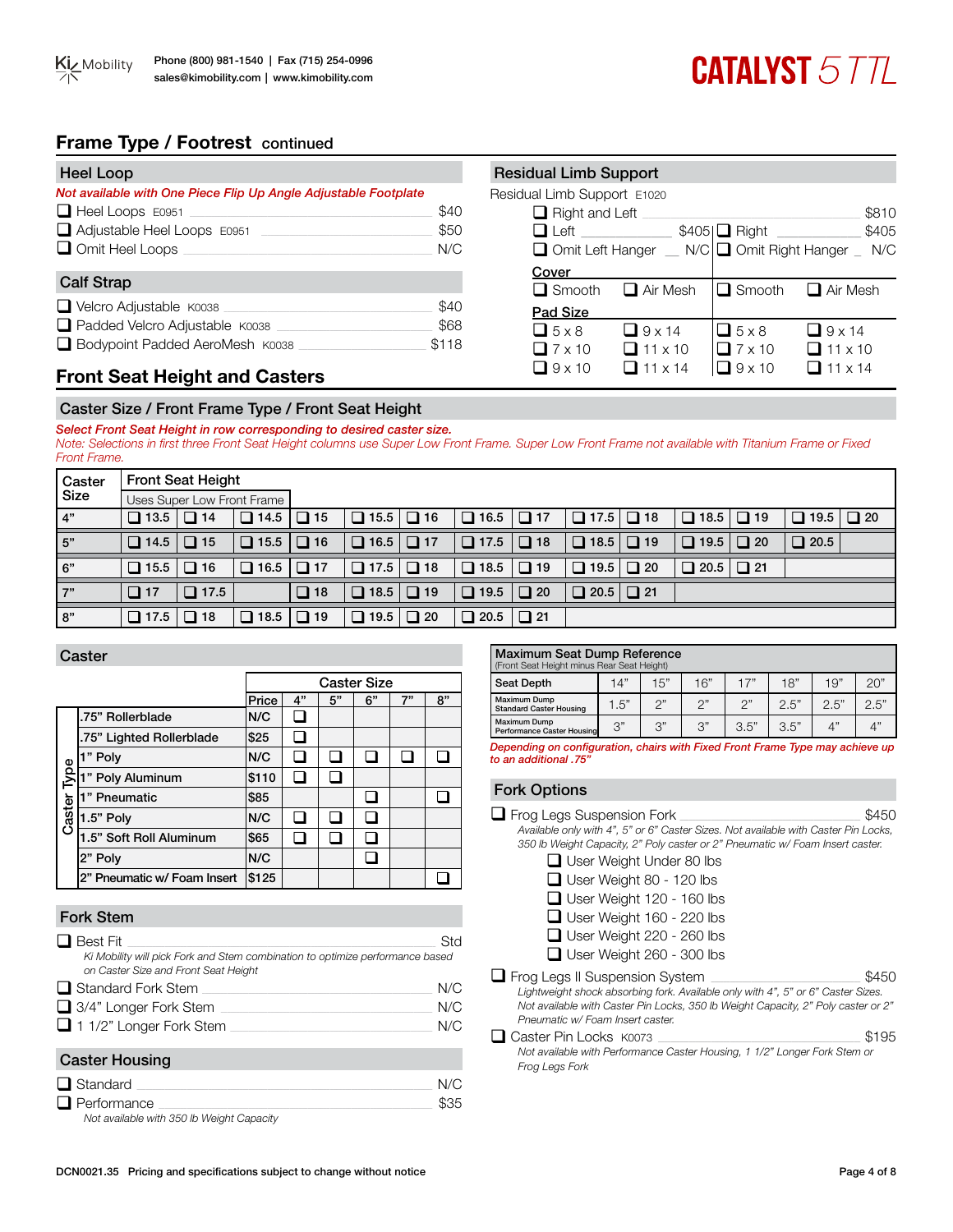# **CATALYST 5TTT**

# **Wheel Locks**

| <b>Wheel Lock</b>                                                                                                                                                                                                                                      |       |
|--------------------------------------------------------------------------------------------------------------------------------------------------------------------------------------------------------------------------------------------------------|-------|
| $\Box$ Push to Lock                                                                                                                                                                                                                                    | Std   |
| $\Box$ Push to Lock Flush Mount                                                                                                                                                                                                                        | N/C   |
| $\Box$ Pull to Lock                                                                                                                                                                                                                                    | N/C   |
| $\Box$ Low Profile Scissor Lock<br>Not available with Low Poly, Full Poly or Sentinel Solid tires                                                                                                                                                      | N/C   |
| $\Box$ Short Thro Scissor Lock                                                                                                                                                                                                                         | \$110 |
| ∟ Drum Brake                                                                                                                                                                                                                                           | \$560 |
| Available only with 20", 22" and 24" MAXX Performance Spoke wheels. Not<br>available with Reclining Backrest, Straight without Push Handle or Straight with<br>Fold Down Push Handle Back Posts, or Low Profile Push Handle, Axle is Quick<br>Release. |       |

| Dual - Drum Brake<br>Available only with 20", 22" and 24" MAXX Performance Spoke wheels. Not<br>available with Reclining Backrest, Straight without Push Handle or Straight with<br>Fold Down Push Handle Back Posts, or Low Profile Push Handle. Axle is Quick<br>Release. | \$660 |
|-----------------------------------------------------------------------------------------------------------------------------------------------------------------------------------------------------------------------------------------------------------------------------|-------|
| $\Box$ Push to Lock<br>$\Box$ Pull to Lock                                                                                                                                                                                                                                  |       |
| $\Box$ Omit Wheel Locks                                                                                                                                                                                                                                                     | N/C   |
| <b>Wheel Lock Options</b>                                                                                                                                                                                                                                                   |       |
| $\Box$ Extension Handles $E0961$<br>Available only with Push to Lock or Pull to Lock Wheel Locks                                                                                                                                                                            | \$75  |

 $\Box$  Grade Aids E0974  $\Box$ *Available only with Push to Lock Wheel Locks and Pneumatic or Pneumatic with Airless Insert tires*

# **Rear Seat Height and Wheels**

#### Wheel Size / Tire Profile / Rear Seat Height

*Select Rear Seat Height in row corresponding to Wheel Size and Tire Profile. 14" Seat Depth not available with 24", 25" or 26" wheel sizes.*  O Requires Universal Axle Plate Q Any axle plate can be used (Universal, Amputee, One Arm Drive)

| Wheel<br>Size | Tire<br>Profile | <b>Rear Seat Height</b>    |                          |                 |                           |                 |             |                 |              |                 |                 |
|---------------|-----------------|----------------------------|--------------------------|-----------------|---------------------------|-----------------|-------------|-----------------|--------------|-----------------|-----------------|
| 20"           | Low             | $\Omega$ 11.5              | $\Box$ 12 <sup>1</sup>   | $\bigcirc$ 12.5 | ❏<br>13 <sup>1</sup>      | $\bigcirc$ 13.5 | $\Box$ 14   | $\bigcirc$ 14.5 | $\Box$ 15    | $\bigcirc$ 15.5 | $\bigcirc$ 16   |
|               | <b>Full</b>     | $\bigcirc$ 12              | $\Box$ 12.5 <sup>1</sup> | $Q$ 13          | $\Box$ 13.5 <sup>1</sup>  | $\bigcirc$ 14   | $\Box$ 14.5 | Q15             | $\Box$ 15.5  | $Q$ 16          | $Q$ 16.5        |
| 22"           | Low             | $\bigcirc$ 12.5            | $\Box$ 13 <sup>1</sup>   | $\bigcirc$ 13.5 | $\Box$<br>14 <sup>1</sup> | $Q$ 14.5        | $\Box$ 15   | $\bigcirc$ 15.5 | $\Box$ 16    | $\bigcirc$ 16.5 | $\bigcirc$ 17   |
|               | Full            | $\bigcirc$ 13              | $\Box$ 13.5 <sup>1</sup> | $\bigcirc$ 14   | $\Box$ 14.5 <sup>1</sup>  | $\bigcirc$ 15   | $\Box$ 15.5 | $Q$ 16          | $\Box$ 16.5  | $\bigcirc$ 17   | $\bigcirc$ 17.5 |
| 24"           | Low             | $\bigcirc$ 13.5            | $\Box$ 14 <sup>1</sup>   | $\bigcirc$ 14.5 | $\Box$<br>$15^1$          | $\bigcirc$ 15.5 | $\Box$ 16   | $\bigcirc$ 16.5 | $\square$ 17 | $\bigcirc$ 17.5 | $\bigcirc$ 18   |
|               | <b>Full</b>     | $\bigcirc$ 14              | $\Box$ 14.5 <sup>1</sup> | $Q$ 15          | $\Box$ 15.5 <sup>1</sup>  | $\bigcirc$ 16   | $\Box$ 16.5 | $\bigcirc$ 17   | $\Box$ 17.5  | $Q$ 18          | $\bigcirc$ 18.5 |
| 25"           | Low             | $\bigcirc$ 14              | $\Box$ 14.5 <sup>1</sup> | $\bigcirc$ 15   | $\Box$ 15.5 <sup>1</sup>  | $Q$ 16          | $\Box$ 16.5 | Q17             | $\Box$ 17.5  | $Q$ 18          | $Q$ 18.5        |
|               | Low             |                            | $\Box$ 15 <sup>1,2</sup> | $\bigcirc$ 15.5 | $\Box$ 16 <sup>1</sup>    | $\bigcirc$ 16.5 | $\Box$ 17   | $\bigcirc$ 17.5 | $\Box$ 18    | $\Omega$ 18.5   | $\bigcirc$ 19   |
| 26"           |                 | $\bigcirc$ 15 <sup>2</sup> |                          |                 |                           |                 |             |                 |              |                 |                 |

<sup>1</sup> Not available with Amputee Axle Plate<br><sup>2</sup> Not available with Height Adjustable Flip Back T-Arm<br><sup>3</sup> Not available with Depth Adjustable Rear Frame Type, Reclining Rear Frame or Height Adjustable Flip Back T-Arms

#### One Arm Drive

q One Arm Drive E0958\_\_\_\_\_\_\_\_\_\_\_\_\_\_\_\_\_\_\_\_\_\_\_\_\_\_\_\_\_\_\_\_\_\_\_\_\_\_\_\_\_\_\_\_\_\_\_\_\_\_\_\_\_\_\_\_\_\_\_\_\_\_ \$1095 *Available only with 20", 22" and 24" spoke wheels and Quick Release Axles. Spoke wheel style is exclusive to OAD. Not available with 4 degrees of camber. Standard handrim will be Aluminum Anodized.*

| Rear Wheel Size:                             | $\Box$ 20"         | $\Box$ 22" | $\Box$ 24" |       |
|----------------------------------------------|--------------------|------------|------------|-------|
| Drive Handrim Side: $\Box$ Left $\Box$ Right |                    |            |            |       |
| Drive Handrim Type: $\Box$ Aluminum          |                    |            |            | N/C   |
|                                              | $\Box$ Poly Coated |            |            | \$200 |

#### Axle Plate

#### *No selection needed with One Arm Drive*

| $\Omega$ Universal                                                       | Std   |
|--------------------------------------------------------------------------|-------|
| $\Box$ Amputee                                                           | \$175 |
| Not available with Swing Away Armrests or Wheelchair Drive Ready Option. |       |
| Required with Reclining Backrest.                                        |       |

### Rear Wheel

*No selection needed with One Arm Drive*

|       |   |                                | <b>Rear Wheel Size</b> |     |     |     |     |     |
|-------|---|--------------------------------|------------------------|-----|-----|-----|-----|-----|
|       |   |                                | Price                  | 20" | 22" | 24" | 25" | 26" |
| Wheel |   | MAXX Performance Spoke N/C     |                        |     |     |     |     |     |
|       | Φ | Mag                            | N/C                    |     |     |     |     |     |
|       |   | 익Superlight Spoke <sup>1</sup> | \$295                  |     |     |     |     |     |
| Rear  |   | <b>Spinergy Spox</b>           | \$845                  |     |     |     |     |     |
|       |   | Spinergy LX                    | \$1050                 |     |     |     |     |     |

**<sup>1</sup>***Not available with 350 lb Weight Capacity*

**<sup>2</sup>***Available only with Superlight and Plastic Coated Handrims*

#### Spinergy Options

#### *Select Spoke Color and Handrim Tab for Spinergy wheels* Spoke Color:

|                                               | $\Box$ Black $\Box$ Red $\Box$ White $\Box$ Blue $\Box$ Yellow |  |
|-----------------------------------------------|----------------------------------------------------------------|--|
|                                               | $\Box$ Pink $\Box$ Green $\Box$ Purple $\Box$ Orange $\Box$    |  |
| <sup>1</sup> Available only with Spingergy LX |                                                                |  |

Handrim Tab:

| Available only with Aluminum Anodized and Plastic Coated Handrims |  |  |  |  |  |  |  |
|-------------------------------------------------------------------|--|--|--|--|--|--|--|
|-------------------------------------------------------------------|--|--|--|--|--|--|--|

| $\Box$ Short Tab | \$25 |
|------------------|------|
| $\Box$ Long Tab  | N/C  |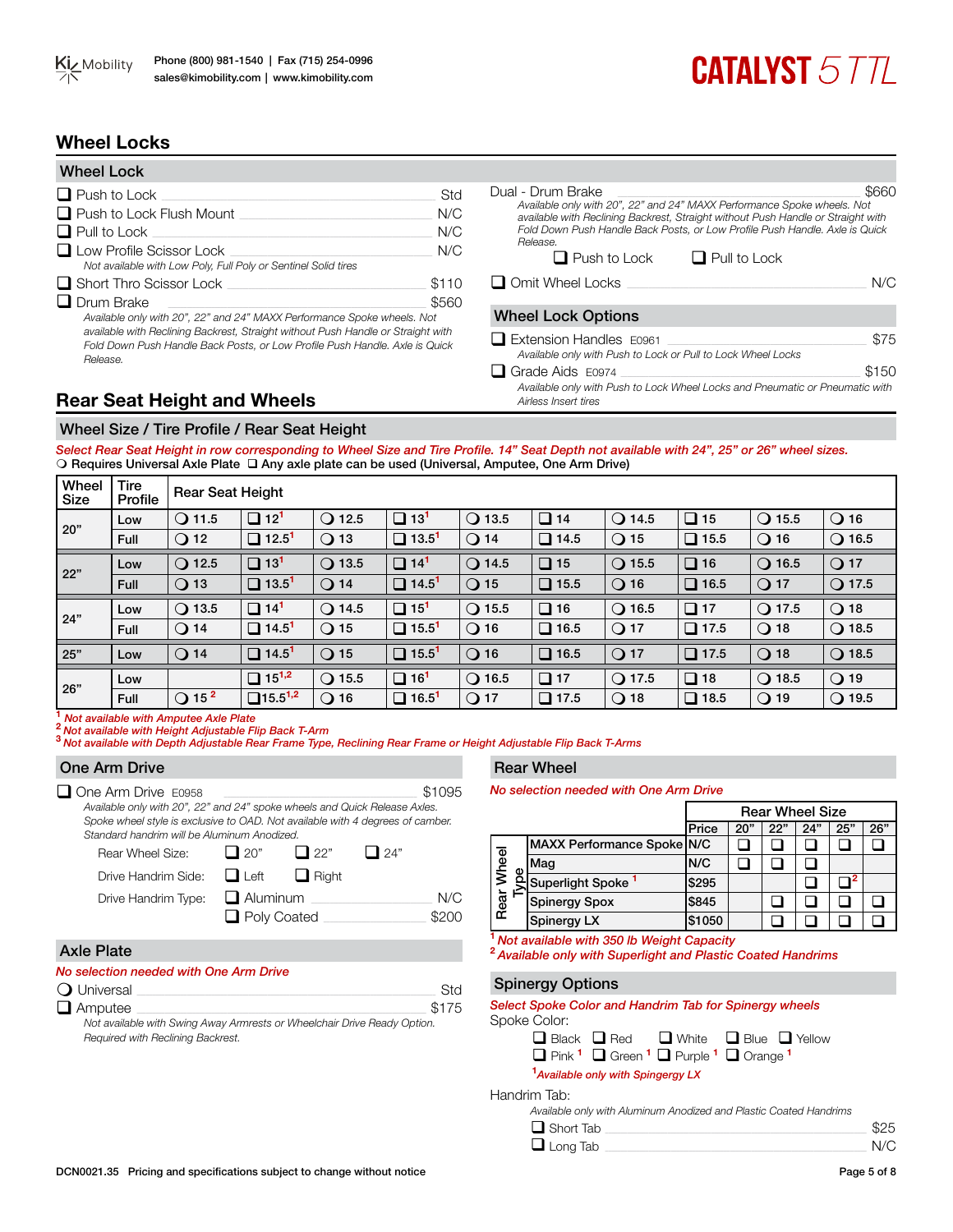## **Rear Seat Height and Wheels** continued

#### Handrim

#### *No selection needed with One Arm Drive*

| <b>Standard Handrims</b>                                                                                                                                                                           |       |
|----------------------------------------------------------------------------------------------------------------------------------------------------------------------------------------------------|-------|
| $\Box$ Aluminum Anodized                                                                                                                                                                           | Std   |
| $\Box$ Superlight Aluminum Anodized<br>Available only on 24" and 25" wheel sizes. Available only on MAXX Performance,<br>Superlight or Spinergy wheels. Not available with 350 lb Weight Capacity. | \$50  |
| $\Box$ Plastic Coated                                                                                                                                                                              | \$50  |
| $\Box$ Projection (8 Vertical Projections)<br>Available only with full profile tires in combination with 22"-26" MAXX<br>Performance or 24" Mag wheel                                              | \$325 |
| $\Box$ Spinergy Flex Rim<br>Available only on 24" and 25" Spinergy LX wheels                                                                                                                       | \$700 |
| Omit Handrim                                                                                                                                                                                       |       |

#### Rear Tire Type

| <b>Full Profile</b>                                                                                      |       |
|----------------------------------------------------------------------------------------------------------|-------|
| $\Box$ Street Pneumatic 1 3/8" E2211. E2212<br>Not available on 25" wheel size                           | Std   |
| $\Box$ Full Poly 1 3/8" E2218<br>Not available on Superlight wheel or 25" or 26" wheel sizes             | N/C   |
| Pneumatic with Airless Insert 1 3/8" E2211. E2213<br>Not available on Superlight wheel or 25" wheel size | \$85  |
| Schwalbe HS-127 1 3/8" E2211, E2212<br>Available only on 24" wheel size. Not available on Mag wheel.     | \$125 |
| $\Box$ Euro Trek Knobby 1 3/8" E2211, E2212<br>Available only on 24" wheel size                          | \$95  |
| Axle                                                                                                     |       |
| No selection needed with One Arm Drive                                                                   |       |
| l Quick Release                                                                                          | Std   |
| Quad Quick Release<br>Not available with Mag or Spinergy wheels                                          | \$125 |

# **Armrests**

| Armrest                                                                                                                                     |       |
|---------------------------------------------------------------------------------------------------------------------------------------------|-------|
| Height Adjustable T-Arm (8.5" - 13.5") E0973                                                                                                |       |
| $\Box$ Desk                                                                                                                                 | \$295 |
| $\Box$ Full                                                                                                                                 | \$295 |
| Height Adjustable T-Arm Low (7.5" - 11.5") E0973                                                                                            |       |
| If selection is not available with rear wheel and rear seat height configuration, standard<br>Height Adjustable T-Arm armrests will be used |       |
| □ Desk _________________________                                                                                                            | \$295 |
| $\sqcup$ Full                                                                                                                               | \$295 |
| Height Adjustable Flip Back T-Arm (9.5"-13.5") E0973<br>Available only with Standard Back Post                                              |       |
| $\Box$ Desk                                                                                                                                 | \$305 |
|                                                                                                                                             | \$305 |
| Flip Back (10.5")                                                                                                                           |       |
| Not available with Seat Depths less than 16". Available only with Standard Back Post.                                                       |       |
| l Desk                                                                                                                                      | N/C   |
| Full                                                                                                                                        |       |

#### Natural Fit Handrims

*Not available on 20" wheel size or 22" Mag wheel. Not recommended with Mag wheel.*

**CATALYST 577L** 

| $\Box$ Natural Fit LT Regular Grip       | \$465 |
|------------------------------------------|-------|
| $\Box$ Natural Fit Standard Regular Grip | \$445 |
| $\Box$ Natural Fit LT Super Grip         | \$515 |
| $\Box$ Natural Fit Standard Super Grip   | \$495 |
| $\Box$ Natural Fit LT Omit Grip          | \$395 |
| $\Box$ Natural Fit Standard Omit Grip    | \$345 |
| <b>Handrim Option</b>                    |       |
| $\Box$ 3M Micro Grip                     | 825   |

*Not available on Plastic Coated or Projection Handrims*

#### Low Profile

| $\Box$ Low Poly 1" E2218<br>Not available on Superlight wheel, 25" or 26" wheel sizes or 350 lb Weight Cap. |                     |                       | N/C           |
|-------------------------------------------------------------------------------------------------------------|---------------------|-----------------------|---------------|
| □ Sentinel Solid Tire 1" E2218<br>Not available on Superlight wheels or 20" and 22" Mag wheels              |                     |                       | \$25          |
| $\Box$ High Pressure 1" E2211, E2212<br>Not available on Mag wheel                                          |                     |                       | N/C           |
| $\Box$ Schwalbe One 1" E2211, E2212<br>Not available on Mag wheel, 20", 22" or 26" wheel sizes              |                     |                       | \$115         |
| □ Schwalbe Marathon Plus Evolution 1" E2211, E2212<br>Not available on Mag wheel, 20" or 22" wheel sizes    |                     |                       | \$125         |
| <b>Axle Position</b>                                                                                        |                     |                       |               |
| Rear Wheel Camber:<br>Center of Gravity:                                                                    | $O^{\circ}$<br>Kear | $2^{\circ}$<br>Center | 4°<br>Forward |

*No selection needed with Amputee Axle Plate*

| Angle Adjustable Locking Extendable Flip Up E0973<br>Available only with Depth Adjustable and Reclining Back Posts |       |
|--------------------------------------------------------------------------------------------------------------------|-------|
| $\Box$ Desk                                                                                                        | \$265 |
| $\Box$ Full                                                                                                        | \$265 |
| Swing Away (10.5" - 12.5") E0973<br>Not available with Angle Adjustable Back Posts or Arm Pads                     | \$225 |
| Swing Away with Side Guard (10.5" - 12.5") E0973<br>Not available with Angle Adjustable Back Posts or Arm Pads     | \$295 |
| $\Box$ Omit Armrests                                                                                               | N/C   |
| Arm Pad                                                                                                            |       |
| Not available with Swing Away Armrests                                                                             |       |
| $\Box$ Standard Arm Pad                                                                                            |       |

| ш ошкиши АПП Гай                                                            | 13/17 |
|-----------------------------------------------------------------------------|-------|
| $\Box$ Waterfall Arm Pad                                                    | \$25  |
| Available only with Height Adjustable T-Arm and Height Adjustable T-Arm Low |       |
| $\Box$ Foam Grip                                                            | N/C   |
| Available only with Angle Adjustable Locking Extendable Flin LIn Armrest    |       |

*Available only with Angle Adjustable Locking Extendable Flip Up Armrest*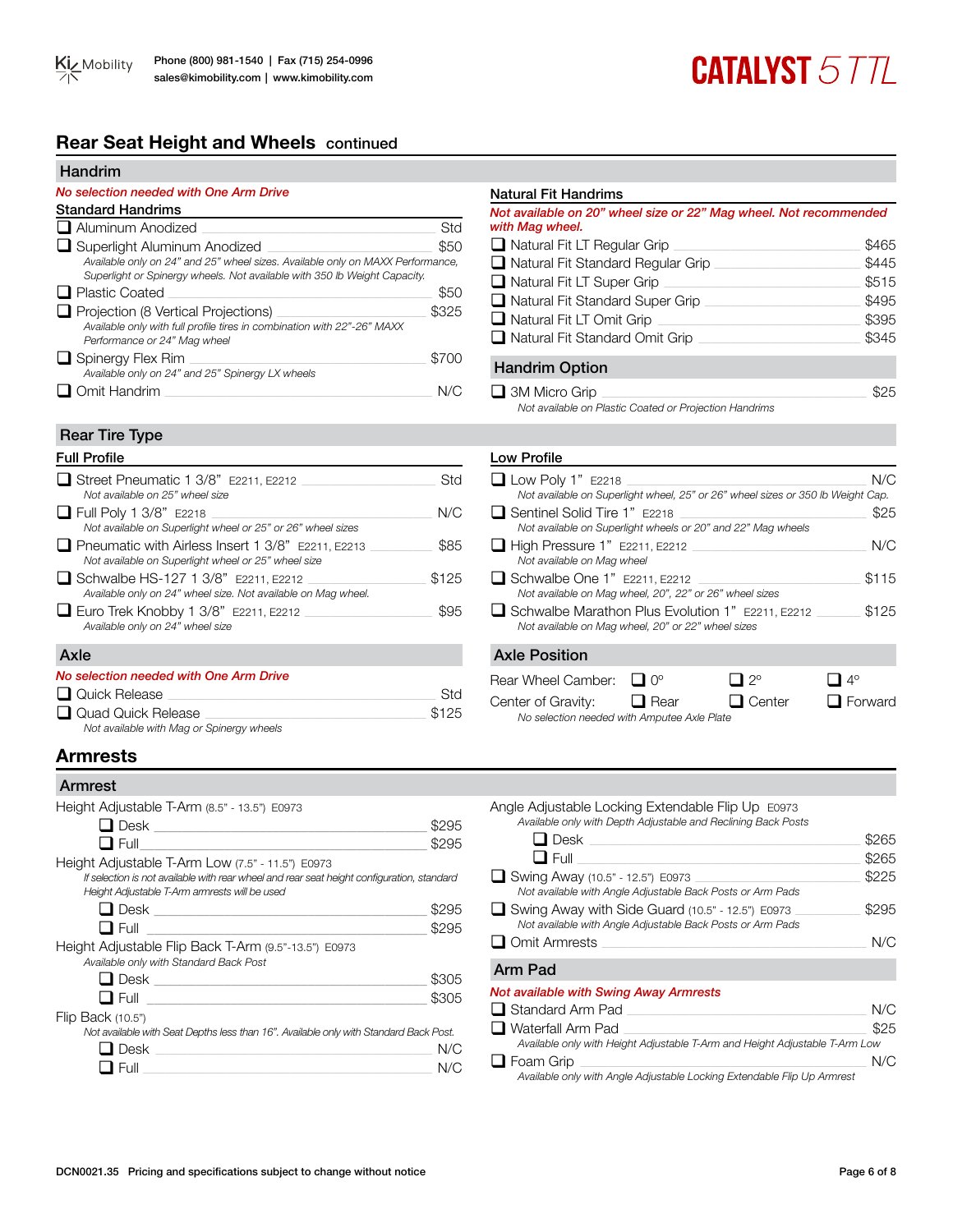# **CATALYST 577L**

# **Accessories**

#### Removable Side Guard

| nemovabic oluc audiu                                                                                                                                                                            |                        |  |  |  |  |  |  |  |  |
|-------------------------------------------------------------------------------------------------------------------------------------------------------------------------------------------------|------------------------|--|--|--|--|--|--|--|--|
| Not available with T-Arms, Flip Back or Swing Away with Side Guard<br>Armrests                                                                                                                  |                        |  |  |  |  |  |  |  |  |
| □ Composite Side Guards K0108                                                                                                                                                                   |                        |  |  |  |  |  |  |  |  |
| Aluminum Straight K0108<br><b>■ Black Matte</b> <u>■ 【 Read The Richard Theory Andrew Windows 2004</u><br>$\Box$ Match Frame Color $\Box$<br>Not available with Hydrographics or Titanium Frame |                        |  |  |  |  |  |  |  |  |
| Aluminum Adjustable Fender with Foam Pad K0108<br>Black Matte<br>$\Box$ Match Frame Color<br>Not available with Hydrographics or Titanium Frame                                                 | \$275<br>\$325         |  |  |  |  |  |  |  |  |
| □ Carbon Fiber Adjustable Fender K0108                                                                                                                                                          | \$485                  |  |  |  |  |  |  |  |  |
| <b>Pelvic Positioning Belt</b>                                                                                                                                                                  |                        |  |  |  |  |  |  |  |  |
| $\blacksquare$ 1 1/2" Auto Buckle $E$ 0978<br>11/2" Padded Auto Buckle E0978<br>$\Box$ 2" Airline Buckle $E$ 0978                                                                               | \$80<br>\$170<br>\$110 |  |  |  |  |  |  |  |  |
| Bodypoint Evoflex - Pelvic Stabilizer E0978<br>Size: ■ Small (16-24") ■ Medium (19-29") ■ Large (25-37")                                                                                        | \$188                  |  |  |  |  |  |  |  |  |
| Style: Bracket <b>D</b> Band Clamp 1"                                                                                                                                                           | \$108                  |  |  |  |  |  |  |  |  |
| $O2$ Holder                                                                                                                                                                                     |                        |  |  |  |  |  |  |  |  |
| Not available with Depth Adjustable Rear Frame<br>$O2$ Holder E2208<br>□ Right Side □ Left Side                                                                                                 |                        |  |  |  |  |  |  |  |  |

#### Anti-Tip

| Rear Anti-Tips E0971                                                                     | \$145 |
|------------------------------------------------------------------------------------------|-------|
| Swing-In Anti-Tip E0971                                                                  |       |
| Not available with 350 lb Weight Capacity or Reclining Back Post<br>$\Box$ Single - Left | \$155 |
| Not available with left side O <sub>2</sub> Holder                                       |       |
| <b>□</b> Single - Right                                                                  | \$155 |
| Not available with right side O <sub>2</sub> Holder<br>$\blacksquare$ Pair               | \$310 |
| Not available with Cane and Crutch Holder or $O2$ Holder                                 |       |
| $\Box$ Omit Rear Anti-Tips                                                               | N/C   |
|                                                                                          |       |
| <b>Other Accessories</b>                                                                 |       |
| $\Box$ Tool Kit                                                                          | \$45  |
| □ Removable Underseat Pouch                                                              | \$50  |
| $\Box$ Pediatric Ki Mobility Backpack                                                    | \$50  |
| $\Box$ Ki Mobility Backpack                                                              | \$65  |
| $\Box$ Luggage Carrier                                                                   | \$85  |
| Not available with PRO ELR or Residual Limb Support                                      |       |
| $\Box$ Black Neoprene Impact Guards                                                      | \$90  |
| □ Clear Spoke Guards K0065                                                               | \$115 |
| Not available with Mag wheel                                                             |       |
| Black Spoke Guards K0065<br>Not available with 20" wheel size or Mag wheel               | \$115 |
| $\Box$ Cane and Crutch Holder                                                            | \$195 |
| ∐ IV Pole                                                                                | \$275 |
| Available only with Curved Rear Frame Type and Straight Back Posts                       |       |

#### **Color**

#### *Frame Color not available with Titanium Frame Option*

#### Gloss Frame Finish

| N/C |
|-----|
| N/C |
| N/C |
| N/C |
| N/C |
| N/C |
| N/C |
| N/C |
| N/C |
| N/C |
|     |

#### Matte Frame Finish

| $\Box$ Charcoal Gray $\_$    | N/C |
|------------------------------|-----|
| $\Box$ Emerald Green         | N/C |
| $\Box$ Iridescent Burgundy   | N/C |
| $\Box$ Iridescent Navy       | N/C |
| $\Box$ Military Green $\Box$ | N/C |
| $\Box$ Retro Red             | N/C |
| $\Box$ Royal Blue            | N/C |
| $\Box$ Shadow Black          | N/C |
| $\Box$ Smooth White          | N/C |

#### Hydrographics Hydrographics \_\_\_\_\_\_\_\_\_\_\_\_\_\_\_\_\_\_\_\_\_\_\_\_\_\_\_\_\_\_\_\_\_\_\_\_\_\_\_\_\_\_\_\_\_\_\_\_\_\_\_\_\_\_\_\_\_\_\_\_\_\_\_\_\_\_\_\_\_\_\_\_\_\_\_\_\_\_\_\_\_\_\_\_\_\_\_\_\_ \$695 AOR1 (Desert Digital Camo)  $\overline{\Box}$  Pink Camo  $\overline{\Box}$  Muddy Girl **Q** NEXT Camo

**Q** Carbon Fiber<sup>1</sup> □ Zebra<sup>1</sup>

**<sup>1</sup>***Select Hydrographics Base Color. Zebra not available in Black.*

| <b>Hydrographics Base Color</b> |                                                                                   |  | N/C |
|---------------------------------|-----------------------------------------------------------------------------------|--|-----|
|                                 | $\Box$ Black $\Box$ Blue $\Box$ Granny Smith $\Box$ Pink $\Box$ Purple $\Box$ Red |  |     |

#### Colored Anodizing Package

*Select desired color. If no selection is made, black will be used.* 

|       | Option              | <b>Standard Caster</b><br>Housing <sup>2</sup> | Caster Fork <sup>3</sup> | Axle Plate <sup>4</sup> |  |  |  |
|-------|---------------------|------------------------------------------------|--------------------------|-------------------------|--|--|--|
|       | Retail              | \$75                                           | \$75                     | \$75                    |  |  |  |
|       | Black <sup>1</sup>  |                                                |                          |                         |  |  |  |
|       | Blue                |                                                |                          |                         |  |  |  |
|       | <b>Bright Green</b> |                                                |                          |                         |  |  |  |
|       | Gold                |                                                |                          |                         |  |  |  |
| Color | Orange              |                                                |                          |                         |  |  |  |
|       | Pewter              |                                                |                          |                         |  |  |  |
|       | Pink                |                                                |                          |                         |  |  |  |
|       | Purple              |                                                |                          |                         |  |  |  |
|       | Red                 |                                                |                          |                         |  |  |  |

**<sup>1</sup>** *Black is no charge* **<sup>2</sup>** *Available only if corresponding option selection was made* **<sup>3</sup>** *Not available with 2" wide casters, Frog Legs Suspension Fork or Frog Legs II* 

*Suspension System* **<sup>4</sup>***Color Anodized not available with amputee axle plate*